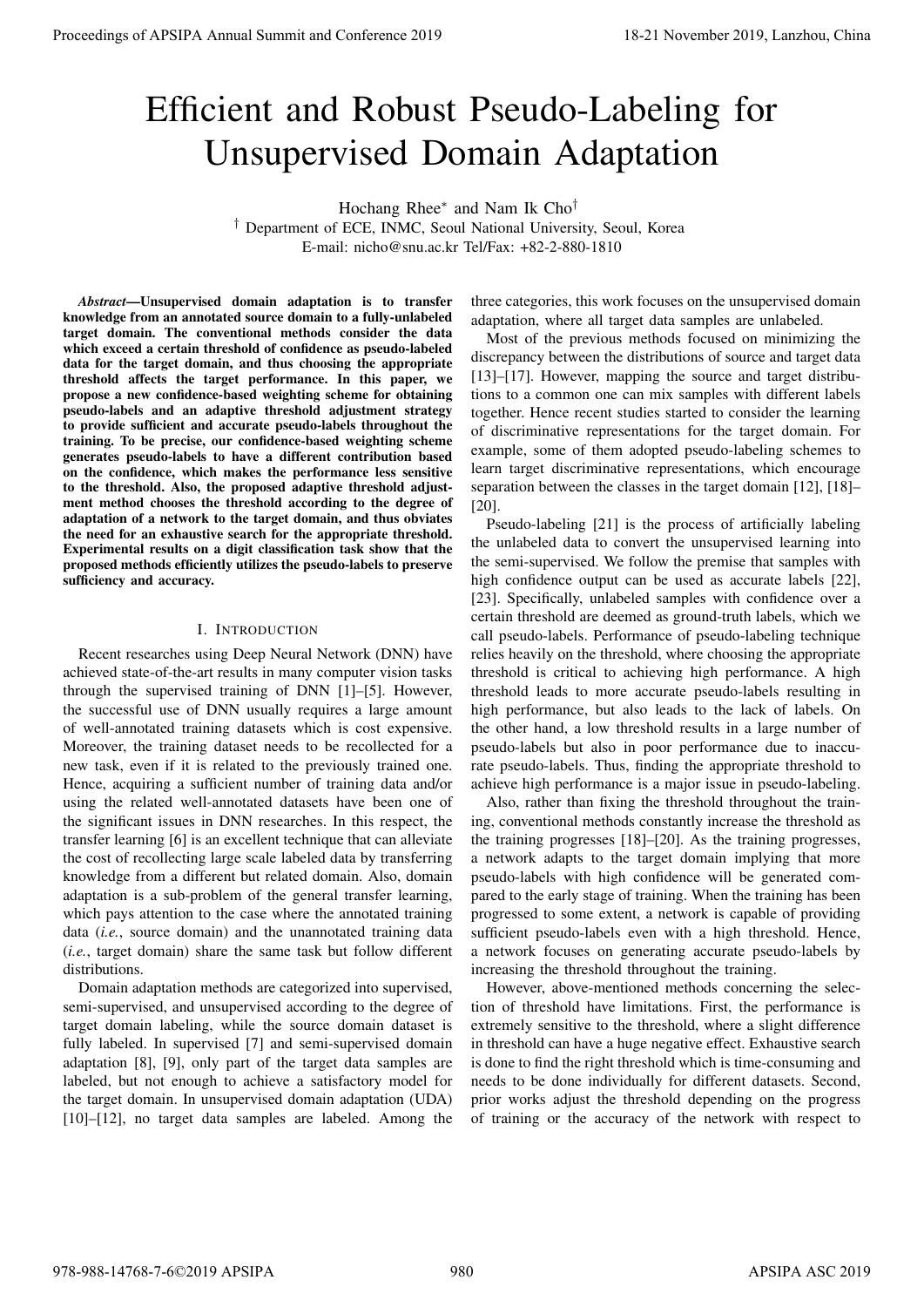

Fig. 1: Overall structure of baseline model. Baseline model is composed of an encoder  $E$ , a discriminator  $D$ , and a classifier C. The encoder embeds the source domain sample  $x^s$ , target domain sample  $x^t$ , and pseudo-labeled sample  $\hat{x}^t$  into latent representation  $z$ . The discriminator aims at distinguishing the domain origin of latent representation  $z$ . For final classification, classifier C is built based on the latent representation z, expecting z to preserve both the common feature of source and target domains and category information. Source and pseudo-label samples contribute to both category loss and adversarial loss whereas target samples with no pseudo-labels contribute only to category loss.

the source domain. Despite the fact that the pseudo-labels are generated from the target domain samples, the threshold has no dependency on the target domain.

To overcome the above-stated limitations of conventional methods, we propose a confidence-based weighting scheme on constructing pseudo-labels and an adaptive threshold adjustment method. Our confidence-based weighting scheme constrains both disadvantages of high and low threshold. We grant high weights for pseudo-labels with high confidence and low weights for the low confidence. As a result, the performance becomes less sensitive to the threshold and thus obviates the need for an exhaustive search for the appropriate threshold. Also, the proposed adaptive threshold adjustment method chooses the threshold according to the degree of adaptation of a network to the target domain. The threshold becomes target domain dependent rewarding the target domain to generate sufficient and accurate pseudo-labels throughout the training. Through the proposed method, a network is capable of adjusting the threshold in a adaptive way with no need for exhaustive searching.

In summary, the main contributions of this paper are as follows:

- Introducing a confidence-based weighting scheme for generating pseudo-labels when training a network
- Proposing an adaptive threshold adjustment method for modifying the threshold in an adaptive process

The rest of this paper is organized as follows. Section 2 is dedicated to related works. The model and the training procedure are presented in Section 3. In Section 4, the dataset used for the analysis and the method's validation are described. Experiments and associated results are also detailed in Section 4. Finally, conclusive remarks are drawn in Section 5.

## II. RELATED WORKS

We summarize the works focusing on unsupervised domain adaptation employing pseudo-labels to learn the target discriminative representations. Methods for re-labeling the unlabeled target samples [22], [23] have been applied to many unsupervised domain adaptation tasks where back propagation of the category loss for target samples is based on pseudolabeled samples. Most researches [18]–[20] give pseudo-labels equal contribution to the category loss, despite the fact that confidence of pseudo-labels differs. Hu *et al.* [13] used a fixed threshold throughout the training. Due to the performance's sensitivity to the threshold different thresholds were set for various datasets.

Considering the network's adaptation to the target domain, some researches altered the threshold as the training progressed. Chen *et al*. [19] gradually increased the threshold according to the current epoch of training. Finding the right increase rate for the threshold acquires exhaustive search, which is time-consuming. Zou *et al*. [20] adjusted the threshold based on the model's accuracy with respect to the source domain. The concept behind the "source accuracy dependent threshold" is that the source accuracy reflects the network's training progress. However, most networks are pre-trained on the source domain, which outputs high source accuracy even in the early stage of training. Thus, a model's accuracy on the source domain is not enough to show the progress of training. This paper attempts to improve the method of generating pseudo-labels based on the confidence levels and to set the threshold in an adaptive, target-dependent manner.

## III. METHOD

In this section, we provide the details of the proposed methods. We first give a brief overview of the task formulation. Then we introduce our confidence-based weighting scheme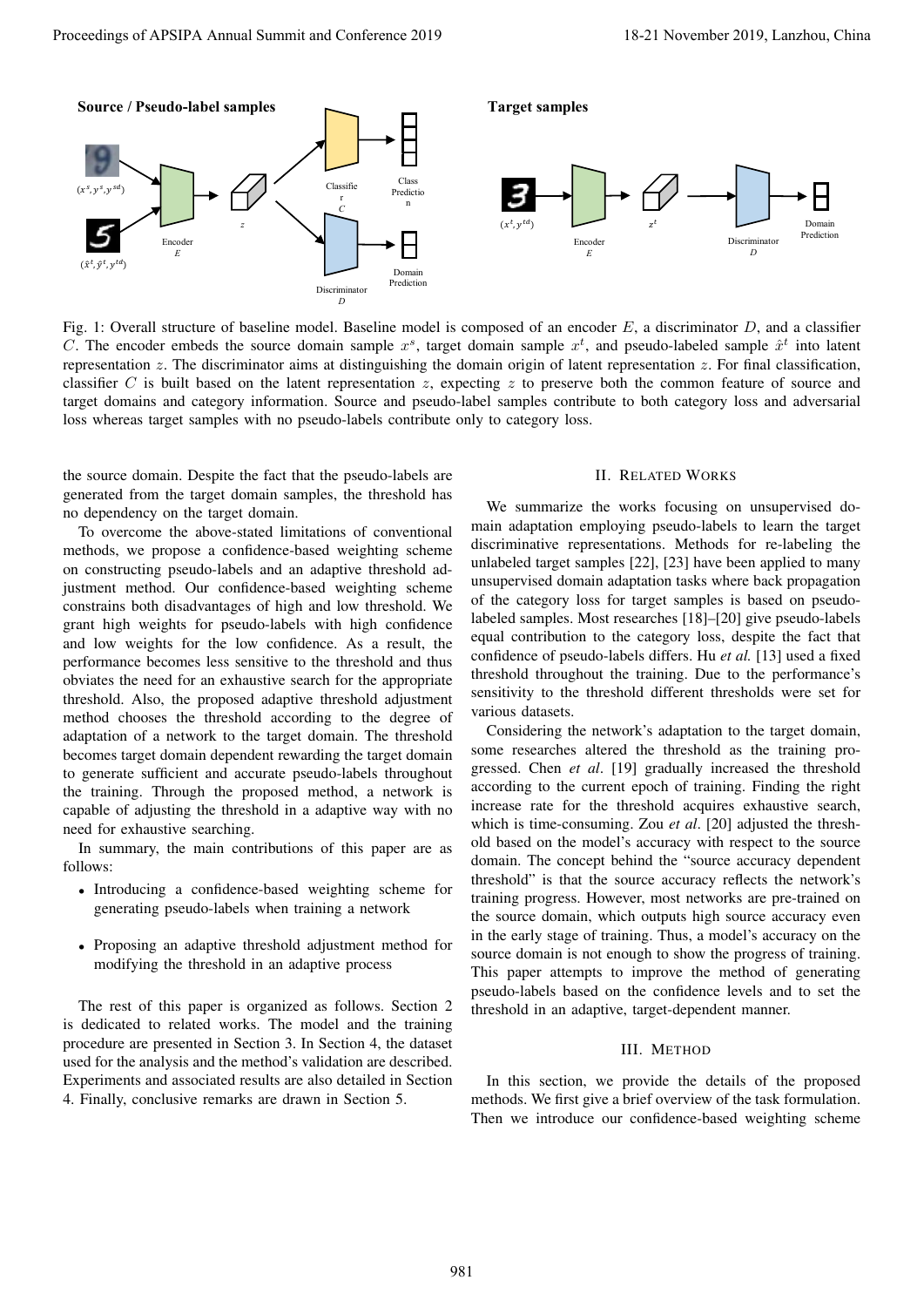on pseudo-labels. Finally, we provide the formulation of the adaptive threshold adjustment.

## *A. Task Formulation*

In UDA, we are given a source domain dataset  $D_s =$  ${x_i^s, y_i^s}_{i=1}^{n_s}$   $(x_i^s \in X_s, y_i^s \in Y_s)$  and a target domain dataset  $D_t = \{x_j^t\}_{j=1}^{n_t}$   $(x_j^t \in X_t)$ .  $n_s$  and  $n_t$  denotes the number of samples from the source and target domain respectively,  $X_s$  and  $Y_s$  denotes the set of source data and labels, and  $X_t$ denotes the set of target data. The source and target domain data have the joint probability distributions  $P(X_s, Y_s)$  and  $Q(X_t, Y_t)$  respectively, with  $P \neq Q$  in general. We assume that the source and target domains contain the same object classes. Unless otherwise specified, the symbols  $s$  and  $t$  used in the superscript or subscript denote the source domain and the target domain respectively.

## *B. Baseline model*

We describe our proposed method through a baseline model illustrated in Figure 1, composed of an encoder, a discriminator and a classifier. We build our baseline model upon DANN [24], where we adopt pseudo-labels to contribute to the category loss. The encoder, denoted as  $E$ , attempts to map any image from either source or target domain into a latent representation  $z = E(x)$ , which is expected to be domain invariant and category informative. The discriminator, denoted as D, judges whether the latent representation is derived from the source or target domain, forcing the latent representation to become domain invariant. The classifier, denoted as  $C$ , tries to classify the categories of the input latent representations.

To achieve high classification performance in respect to target domain samples, the latent representation  $z$  needs to be domain invariant and category informative. The domain invariance can be achieved by training the encoder to map both source and target samples into a common domain representation so that the discriminator is incapable of judging the domain origination of the latent representation. The latent representation can become category informative by training the classifier through correctly labeled source samples and pseudolabeled target samples.

The objective function of the discriminator to achieve domain invariance is formulated as

$$
L_D = \min_{W^D} (\sum_{x^s \in X_s} H(D(z^s), y^{sd}) + \sum_{x^t \in X_t} H(D(z^t), y^{td}))
$$
\n(1)

where  $H(\cdot, \cdot)$  is the cross entropy loss used in softmax layer and  $W^D$  denotes the parameters of the discriminator D.  $y^{sd}$ and  $y^{td}$  are 2-class domain labels each representing the source domain and target domain label. The discriminator's objective is to correctly predict the domain labels of the given input z.

The objective function of the encoder to achieve domain invariance is formulated as

$$
L_G = \min_{W^E} \left( \sum_{x^t \in X_t} H(D(z^t), y^{sd}) \right) \tag{2}
$$

where  $W^E$  represents the parameters of the encoder E. The encoder focuses on forcing the discriminator to falsely predict the target samples as source samples.

The objective function of the encoder  $E$  and the classifier  $C$ to make the latent representation contain category information is formulated as

$$
L_C = \min_{W^E, W^C} (\sum_{x^s \in X^s} H(C(z^s), y^s)
$$
  
+ 
$$
\sum_{\hat{x}^t \in \hat{X}_t} H(C(\hat{z}^t), \hat{y}^t))
$$
(3)

where  $\hat{x}^t$  represents pseudo-labeled samples,  $\hat{y}^t$  represents pseudo-labels for  $\hat{x}^t$  and  $W^C$  represents the parameters of the classifier C. The classifier is trained based on all the source samples and pseudo-labeled samples from target samples.

Target samples are pseudo-labeled when the confidence exceeds a certain threshold. Pseudo-labels are considered reliable and used as ground truth labels to contribute to the category loss of the classifier.

## *C. Confidence-based weighting scheme*

When training the classifier by category loss, prior works [18]–[20] give equal contribution to category loss for each pseudo-labeled samples even though the confidence of the samples vary. With the premise that highly confident pseudo labels are mostly correct [22], [23], pseudo-labels with different confidence should have different contribution to the category loss. Pseudo-labels with high confidence imply a high probability of matching the ground-truth labels, which should give high contribution to the category loss. In contrast, pseudo-labels with low confidence have the risk of being falsely labeled meaning that low contribution should be given to the category loss to suppress the risk. Therefore, we propose to give pseudo-labels weight that is proportional to their confidence. Proceedings of APSIPA Annual Summit at Conference 2019<br>
an procedure 2019 18-21 November 2019 18-21 November 2019 18-21 November 2019 18-22 November 2019 18-22 November 2019 18-22 November 2019 18-22 November 2019 18-22 N

We set fully confident pseudo-labels, labels with confidence of 1.0, to have weight of 1.0 whereas we empirically set pseudo-labels with confidence of the threshold value to have half the contribution compared to fully confident pseudolabels. That is, we assign pseudo-labels with confidence of the threshold value with a weight of 0.5. We set weight of pseudo-labels to be linearly proportional to the confidence of the pseudo-labels as

$$
w(x^{t}) = \frac{0.5}{1 - th} \cos f(x^{t}) + \frac{0.5 - th}{1 - th}
$$
 (4)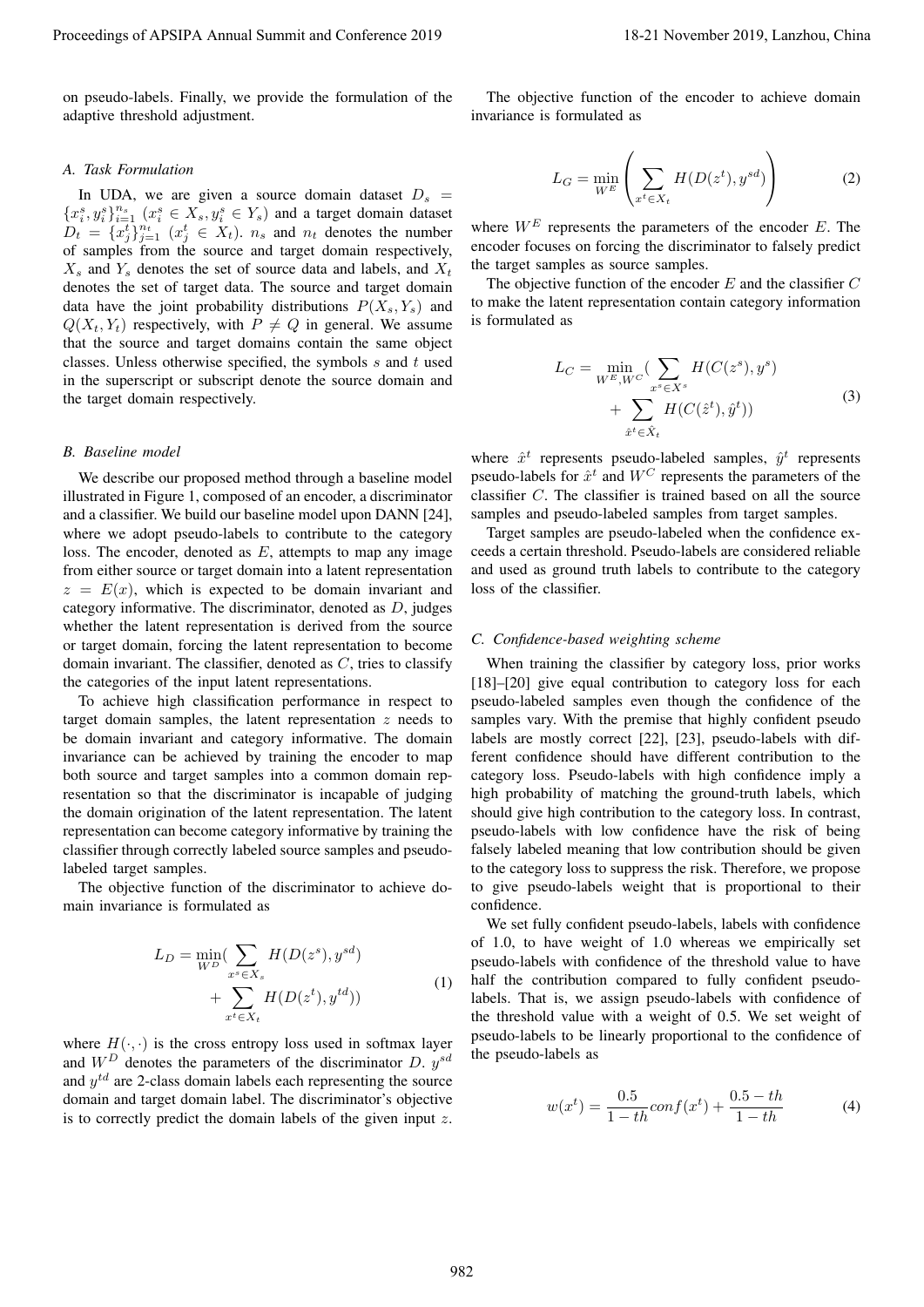where  $conf(x^t)$  represents the confidence of target sample  $x^t$ derived from the classifier and th denotes the threshold value.

We can modify Equation (3) by applying Equation (4) to reformulate a new category loss considering the confidence of pseudo-labels as

$$
L_C = \min_{W^E, W^C} (\sum_{x^s \in X^s} H(C(z^s), y^s)
$$
  
+ 
$$
\sum_{\hat{x}^t \in \hat{X}_t} w(\hat{x}^t) H(C(\hat{z}^t), \hat{y}^t))
$$
 (5)

where the weight term is applied to the cross entropy term of pseudo-labels.

Through the confidence-based weighting scheme of pseudolabels, we are able to reduce the disadvantages of both the low and high threshold. Inaccurate pseudo-labels generated by the low threshold are given small weight and thus the classifier suffers less from the inaccuracy. High threshold undergoes the insufficiency of the pseudo-labels, which is compensated by the pseudo-labels provided from the low threshold. In result, the performance of a network does not drop significantly from the inaccuracy and insufficiency of pseudo-labels, meaning that the performance becomes less sensitive to the threshold.

## *D. Adaptive threshold adjustment*

To focus on the lack of pseudo-labels in the early stage of training and the accuracy of pseudo-labels in the later stage, many studies increase the threshold according to the progress of training [19], [20]. The progress of training is determined by the current epoch or the accuracy of the network on the source domain samples. However, these terms are not target domain dependent and thus do not fully reflect the progress of training. Therefore, we propose an adaptive threshold adjustment strategy, setting the threshold according to the model's degree of adaptation to the target domain. A model with low adaptation to the target domain is not capable of classifying target samples, which results in low confidence output, whereas well adapted model gives high confidence output. Therefore, we consider a model's degree of adaptation to the target domain as the average confidence output of the target samples. The modified threshold based on a model's confidence in respect to the target domain is formulated as Proceedings of APSIPA Annual Summit at Conference 2019<br>
where  $\alpha$  is the conference 2019 in the conference 2019 in the conference 2019 in the conference 2019 in the conference 2019 in the conference 2019 in the conferenc

$$
th = \max(\frac{\sum_{x^t \in X_t} conf(x^t)}{n_t}, \alpha)
$$
 (6)

where  $n_t$  represents the number of the target samples and  $\alpha$ represents the minimum threshold. A minimum threshold is determined to prevent too low threshold in the early stage of training, when the model has no adaptation to the target domain. Too low threshold will generate many inaccurate pseudo-labels which can prevent the network from learning the target discriminate representation. Through the proposed method, the network can adaptively choose the appropriate threshold to maintain sufficiency and accuracy of pseudolabels throughout the training. In result, a model can be robust to various datasets and model capacity.

# Algorithm 1 Optimization procedure of network

**Input:** The source domain  $x^s$  and its category label  $y^s$ , target domain sample  $x<sup>t</sup>$  without category label **Output** : The parameter of whole network,  $W =$ 

 $\{W^E, W^D, W^C\}$ 

- 1: Pre-train E and C with  $x^s \in X_s$
- 2: while not converge do
- 3: Determine  $th$  by Equation (6) via  $C$
- 4: Obtain pseudo-label from  $x^t \in X_t$  with samples having confidence over th
- 5: Update  $W^D$  by minimizing  $L_D$  in Equation (1)
- 6: Update  $W^C$ ,  $\dot{W}^E$  by minimizing  $L_E + \alpha L_C$  in Equation (2) and (5)

7: end while

## *E. Overall Objective Function*

The overall objective function can be formulated as

$$
L = \min_{W^E, W^D, W^C} (L_E + L_D + \beta L_C)
$$
 (7)

where  $\beta$  is a balance parameter. The encoder and the discriminator are optimized in an adversarial manner to map the source and target samples into a common domain representation. The encoder and the classifier are optimized using the source and pseudo-labeled samples to achieve high classification performance. The detailed optimization process is shown in Algorithm 1.

## IV. EXPERIMENTS

Evaluation of domain adaptation in this paper is category classification on the test set of target domain with a model trained with labeled source domain samples and unlabeled target domain samples. We report our performance in terms of rank-1 accuracy of the classifier  $C$ . Specifically, we experiment our category classification performance on digit classification task. MNIST [25], USPS [26] and SVHN [27] are the datasets used in the experiment. For more comprehensive comparison, we further evaluate the network trained with only labeled sourced domain images, denoted as "Source Only" and the network trained with only labeled target domain images as "Target Only." Both "Source Only" and "Target Only" are constructed on the baseline model in Section 3.2 and indicate the lower and upper bound performance of domain adaptation.

#### *A. Implementation Details*

The pixel values in the input images are re-scaled to [0.0, 1.0] in all experiments. We resize source domain samples to the size of target domain samples to maximize the performance on the target domain. Minimum threshold  $\alpha$  is empirically set as 0.7 to prevent too much inaccurate pseudo-labels from interrupting the training. Balance parameter  $\beta$  is set as 0.2 in our experiments.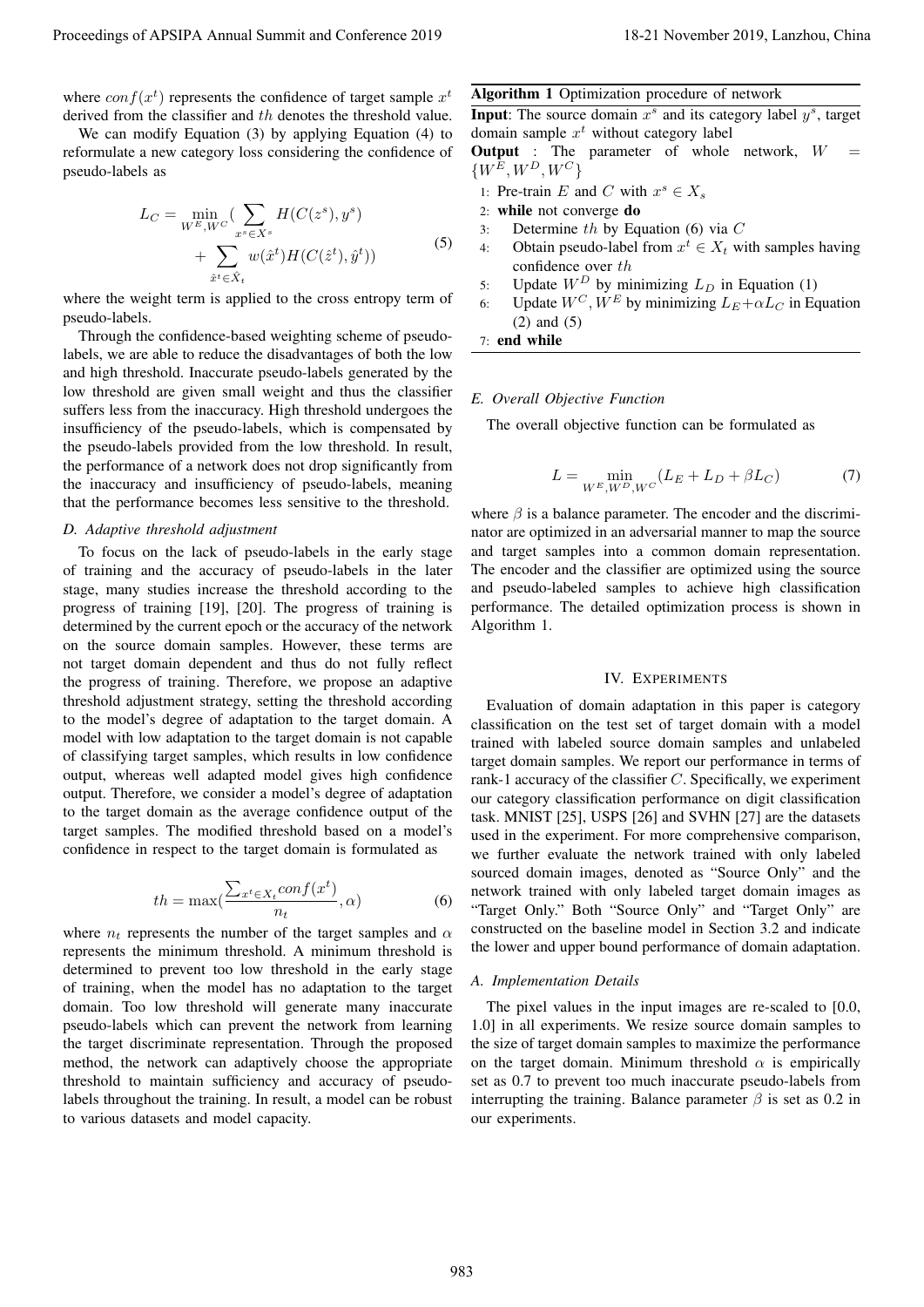## TABLE I: Result on digit classification

Table 1: The results of unsupervised domain adaptation on digit classification. CBWS denotes confidence-based weighting scheme and ADA denotes adaptive threshold adjustment.

| Source             | <b>MNIST</b> | <b>USPS</b>  | <b>SVHN</b>  |
|--------------------|--------------|--------------|--------------|
| Target             | <b>USPS</b>  | <b>MNIST</b> | <b>MNIST</b> |
| Source Only        | 82.74        | 69.50        | 59.97        |
| <b>Baseline</b>    | 88.49        | 86.41        | 76.01        |
| <b>CBWS</b>        | 90.74        | 88.10        | 77.90        |
| <b>ADA</b>         | 93.04        | 93.90        | 81.01        |
| <b>CBWS+ADA</b>    | 94.52        | 96.14        | 82.41        |
| <b>Target Only</b> | 94.96        | 98.88        | 98.88        |

## *B. Experiment Results*

We experiment on four models: baseline model, a model with confidence-based weighting scheme (CBWS), adaptive threshold adjustment (ADA) model, and finally a model where both CBWS and ADA are applied. The baseline model uses a fixed threshold of 0.7 throughout the whole training. Performance of each models are shown in Table 1.

The proposed CBWS and ADA both outperforms the baseline model showing that both methods better utilizes pseudolabels when learning target discriminative representation. From the fact the ADA model outperforms CBWS model, we can imply that the ADA model is capable of generating sufficient and accurate pseudo-labels whereas the CBWS model only forces the false pseudo-labels to have less influence. Our final model employing both CBWS and ADA outperforms all other models implying that the final model retains the appropriate threshold throughout the training.

Our final model benefits most in the setting of adapting SVHN to MNIST compared to other settings. Discrepancy between SVHN and MNIST is large compared to MNIST and USPS where false pseudo-labels are more likely to be produced. When the risk of false pseudo-labeling is high, CBWS and ADA's ability to lessen the negative influence of false pseudo-labels is maximized.

We further visualize the distribution of the learnt latent representation to show the effect of domain adaptation. Latent representation before adaptation is illustrated in Figure 2 (a) where the discrepancy between the source and target domain is large. In contrast, Figure 2 (b) demonstrates the result of domain adaptation where the discrepancy is significantly reduced.

#### V. CONCLUSION

We have proposed a confidence-based weighting scheme for generating pseudo-labels and an adaptive threshold adjustment strategy to handle an unsupervised domain adaptation task efficiently. Confidence-based weighting scheme grants pseudolabels with weight proportional to the confidence of target



(a) Before Adaptation (b) After Adaptation

Fig. 2: The distribution of source and target domain samples before and after the adaptation. Source domain samples are shown in red and target domain samples are shown in blue. (a) shows the distribution of source and target domain samples before adaptation. (b) shows the distribution of source and target domain samples after adaption

samples. As a result, the negative influence of insufficient and inaccurate pseudo-labels is reduced, making the performance less sensitive to the threshold. Adaptive threshold adjustment is proposed to modify the threshold according to the model's adaptation to the target domain. Accordingly, a model is capable of maintaining the appropriate threshold throughout the training without any exhaustive search. Evaluation of the proposed methods for the digit classification shows that the proposed methods contribute to performance gain in unsupervised domain adaptation task. In the future, we will calibrate the confidence and accuracy of the classifier to generate more reliable pseudo-labels. Proceedings of APSIPA Annual Summit and Conference 2019<br>
Table 1. The Lands of Apsilhon Conference 2019<br>
Table 1. The conference 2019 Annual Summit and conference 2019<br>
Summit and Conference 2019 Annual Summit and Confere

#### ACKNOWLEDGMENT

This research was supported by Samsung Electronics Co., Ltd.

#### **REFERENCES**

- [1] A. Krizhenvshky, I. Sutskever, and G. Hinton, "Imagenet classification with deep convolutional networks," in *Proceeding of the IEEE Conference on Advances in Neural Information Processing Systems (NIPS)*, pages 1097-1105, 2012
- [2] K. Simoyan and A. Zisserman, "Very deep convolutional networks for large-scale image recognition," in *arXiv preprint arXiv:1409.1556*, 2014.
- [3] K. He, X. Zhang, S. Ren, and J. Sun, "Deep residual learning for image recognition," in *Proceedings of the IEEE Conference on Computer vision and pattern recognition (CVPR)*, 2016.
- [4] R. Girshick, "Fast r-cnn," in *Proceedings of the IEEE Conference on Computer vision and pattern recognition (CVPR)*, pages 1440-1448, 2015.
- [5] L. Chen, G. Papandreou, I. Kokkinos, K. Murphy, and A.L. Yuille, "Deeplab: Semantic image segmentation with deep convolutional nets, atrous convolution, and fully connected crfs," in *IEEE Transactions on Pattern analysis and Machine intelligence*, 2016.
- [6] S. Pan and Q. Yang, "A survey on transfer learning," in *IEEE Transactions on Knowledge and Data Engineering (KDE)*, pages 1345-1359, 2009.
- [7] H.D. III, "Frustratingly easy domain adaptation," in *arXiv preprint arXiv:0907.1815*, 2009.
- [8] Y. Yao and G. Doretto, "Boosting for transfer learning with multiple sources," in *Proceedings of the IEEE Conference on Computer vision and pattern recognition (CVPR)*, pages 1855-1862, 2010
- [9] A. Kumar, A. Saha, and H. Daume, "Co-regularization based semisupervised domain adaptation," in *Proceeding of the IEEE Conference on Advances in Neural Information Processing Systems (NIPS)*, pages 478-486, 2010